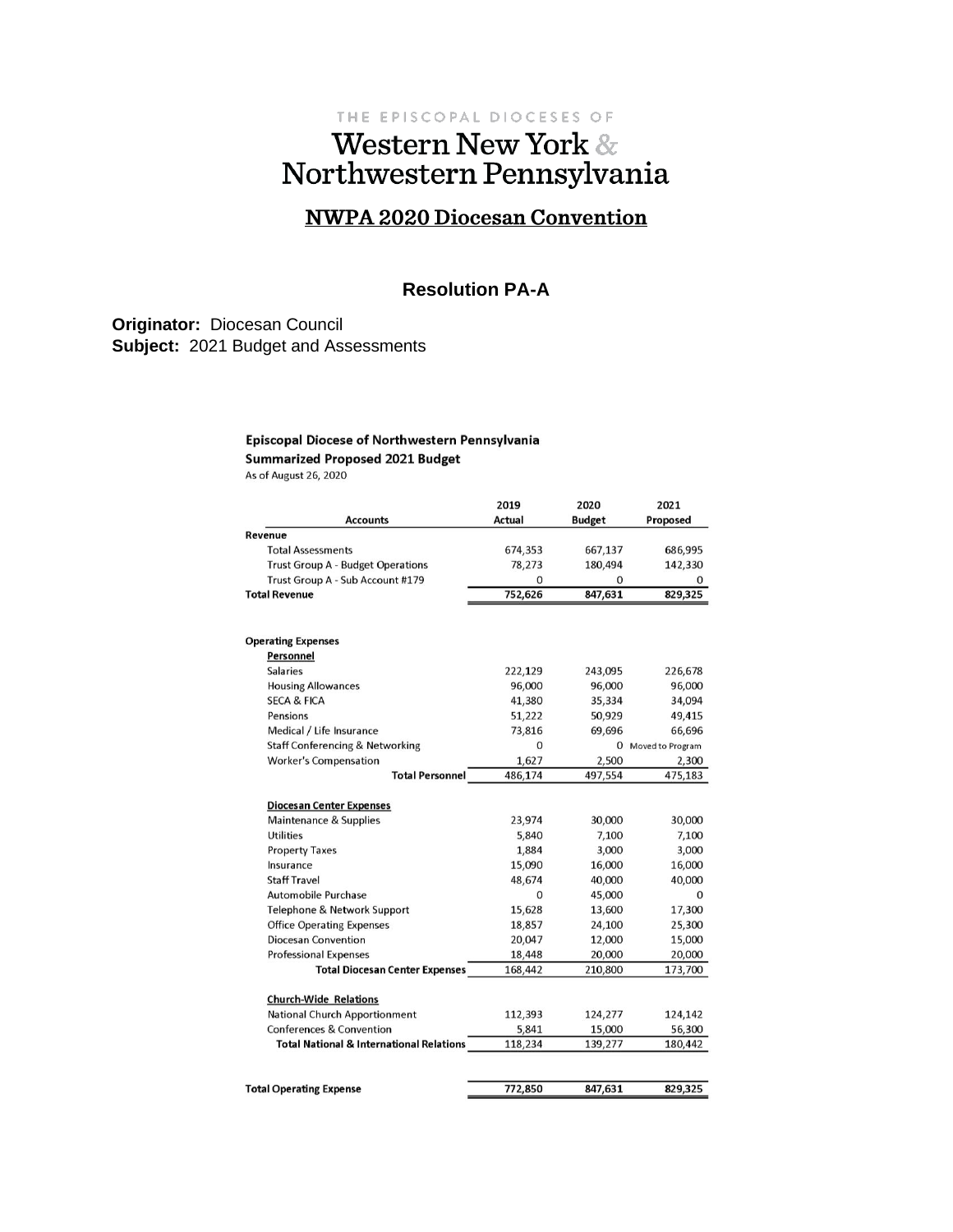# Episcopal Diocese of Northwestern Pennsylvania Summarized Proposed 2021 Budget - Program & Transition

As of August 26, 2020

|                                 | 2019    | 2020          | 2021     |
|---------------------------------|---------|---------------|----------|
| <b>Accounts</b>                 | Actual  | <b>Budget</b> | Proposed |
| <b>Revenues - Trust Group A</b> |         |               |          |
| <b>Operating Funds</b>          | 219,194 | 0             | 178,300  |
| Sub-Account #179                | 0       | 244,267       | 0        |
| Sub-Account #198                |         |               | 70,000   |
| <b>Total Revenues</b>           | 219.194 | 244.267       | 248,300  |
|                                 |         |               |          |

#### **Expenses - Program**

| <b>Total Retiree's Benefits &amp; Support</b> | 20,605  | 24,900   | 21,400   |
|-----------------------------------------------|---------|----------|----------|
|                                               |         |          |          |
| Youth & Young Adult Commission                | 17,239  | 25,000   | 25,000   |
| Leadership Development                        | 75,926  | 25,000   | 50,000   |
| Aspirants Retreat                             | 4,256   | 6,000    | 6,000    |
| <b>Racial Reconciliation</b>                  | O       | 0        | 10,000   |
| Diocesan Ministry Support                     | 992     | 1,000    | 1,000    |
| <b>Total Comprehensive Mission Strategy</b>   | 98,413  | 57,000   | 92,000   |
| <b>Total Ecumenical Relations</b>             | 19,178  | 18,200   | 17,300   |
|                                               |         |          |          |
| <b>Total Program Expenses</b>                 | 138,196 | 100,100  | 130,700  |
| <b>Expenses - Transition</b>                  |         |          |          |
| <b>Consultants</b>                            |         |          |          |
| Communications                                | 3,183   | 30,000   | 30,000   |
| <b>Congregational Vitality</b>                | 27,138  | 27,059   | 18,070   |
| Integration                                   | 9.511   | 25,000   | $\Omega$ |
| <b>Strategic Change</b>                       | 21,913  | 47,108   | 27,530   |
| <b>Other Consultants</b>                      | 23,314  | $\Omega$ | 27,000   |
| <b>Travel Expenses</b>                        | 13,154  | 15,000   | 15,000   |
| <b>Total Transition Expenses</b>              | 98,213  | 144,167  | 117,600  |
|                                               |         |          |          |
| <b>Total Program &amp; Transition Expense</b> | 236,409 | 244,267  | 248,300  |
|                                               |         |          |          |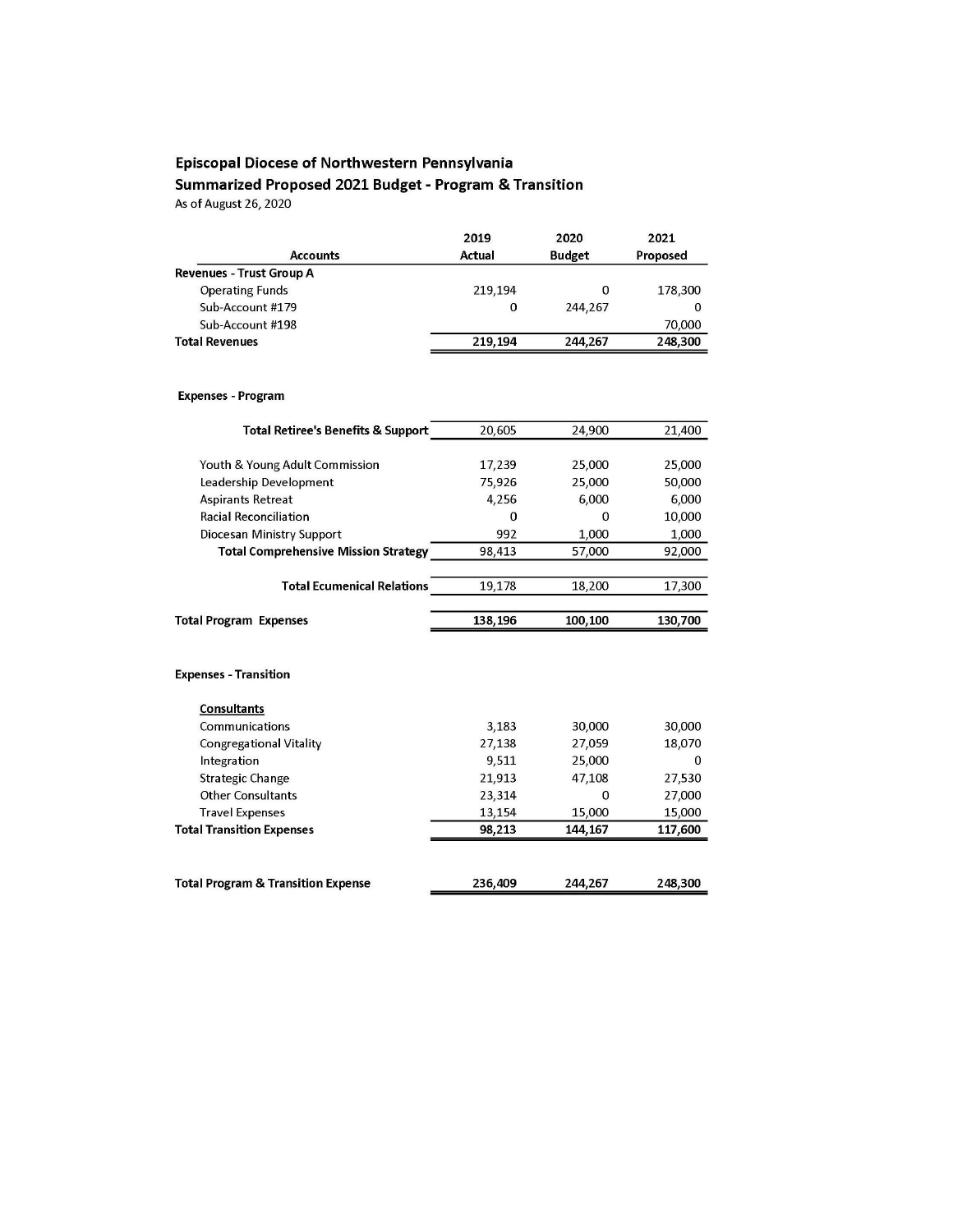# **Resolution PA-B**

**Originator:** Constitution & Canons Committee **Subject:** Changes to Title V, Canon 4

Changes to Title V, Canon 4 Of The Election Of A Bishop Replace all of Canon 4 with the following:

Section A) On the call by the Bishop Diocesan for the election of a successor, or of a Bishop Co-Adjutor or of a Bishop Suffragan; or upon the death, resignation, or permanent disability of the Bishop Diocesan, the Standing Committee may: (1) appoint nine persons to serve as a Search Committee; The persons appointed to this committee may be any Cleric in Good Standing or any Lay Person in Good Standing. The Search Committee shall conduct all tasks necessary to select and nominate to the electing Convention three to five persons to be a Bishop in this Diocese. i. There will be no nominations permitted from the floor. ii. Additional persons may be nominated by written petition signed by at least three Clergy in Good Standing and ten adult Lay Persons in Good Standing. Such written petition must be submitted by a deadline established by the Search Committee. iii. All persons nominated must comply with, and be qualified for office by, the National Constitution and Canons, by the Constitution of this Diocese and by these Canons. Or, (2) call a Convention of the Diocese with the intention of requesting the House of Bishops of Province III or the House of Bishops of the Episcopal Church to elect a bishop on its behalf, following the procedure described in/\*\*//\*Canon III.11.1.(b) of \*//\*t\*/he Canons of the Episcopal Church.

Section B. The Diocesan Council shall appoint nine persons to serve as a Transition Committee. The persons appointed to this committee may be any Cleric in Good Standing or any Lay Person in Good Standing. The Transition Committee shall conduct all tasks necessary for the consecration, welcome, and transition to a new Bishop.

### **Rationale.**

The Churchwide Canons provide that a diocese may request the House of Bishops to elect a bishop on its behalf. Our current diocesan canons would prevent us from ever doing so. This proposed change would permit us to do so.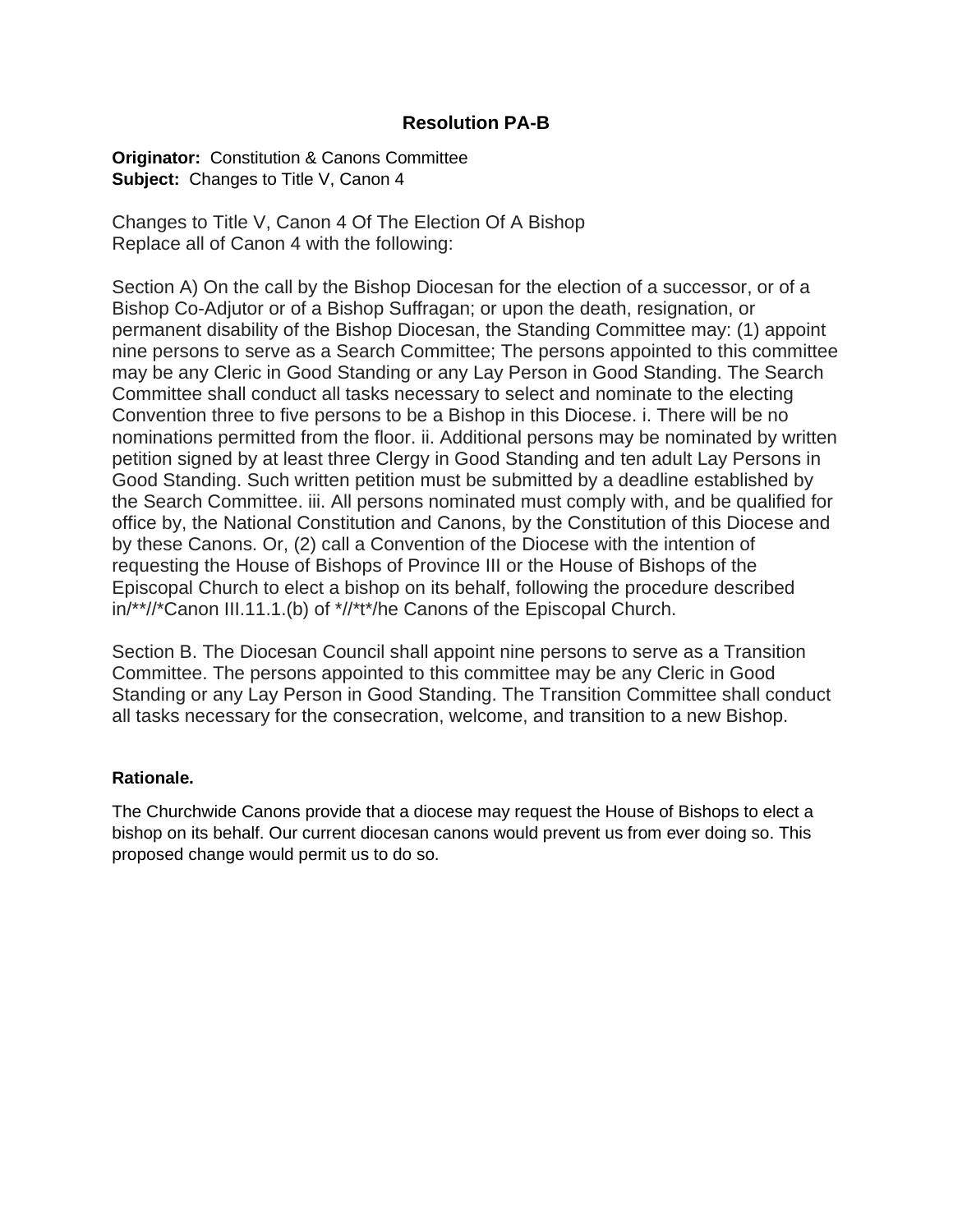## **Resolution PA-C**

**Originator:** Constitution & Canons Committee **Subject:** Regional Disciplinary Board Compact

This Compact is made as of \_\_\_\_\_\_\_\_\_\_\_\_\_\_\_, 2020, by and among the Dioceses of Northwestern Pennsylvania, Ohio, Pittsburgh, Southern Ohio, Western New York, and West Virginia ("The Dioceses") which have agreed to maintain a joint Disciplinary Board for the purposes of implementing Title IV of the Canons of The Episcopal Church ("Compact"). This Compact will become effective January 1, 2021.

 1. The Regional Disciplinary Board ("RDB") shall consist of thirteen (13) persons, seven (7) of whom are Clergy and six (6) of whom are Laity, and shall constitute a court for purposes of Article IX of the Constitution of The Episcopal Church. Each of The Dioceses shall elect one clergy member and one lay member on the RDB. The thirteenth member, a clergy member, shall be nominated by the RDB and subject to the unanimous approval by the Bishops of The Dioceses. Eventually, each member of the RDB will serve a three-year term, each term to begin on January 1 following appointment or election.

 a. During the first year of the Compact, following the election of the President, the twelve members shall draw lots to determine the following classes in such a way that no more than one (1) member from a diocese is a member of the same class, not including the President, who will initially serve a three-year term:

i. the four members with terms expiring December 31, 2021;

ii. the four members with terms expiring December 31, 2022; and

 iii. the four members with terms expiring December 31, 2023, in addition to the President.

 b. Thereafter, each diocese shall elect or appoint members of the same order as the members whose terms are expiring.

 c. No member of the RDB shall be elected to more than two consecutive full terms, nor be re-elected or appointed until one year shall have elapsed following the expiration of the second term.

d. Vacancies on the RDB shall be filled as follows:

 i. Upon the determination that a vacancy exists, the President of the Board shall notify the appropriate bishop of the vacancy and request appointment of a replacement member of the same order as the member being replaced.

 ii. Replacements shall be appointed and approved in accordance with the canons of the appointing diocese.

 iii. The term of any person selected as a replacement member of the RDB shall be until the next annual convention of the appointing diocese, or until his or her successor is elected or appointed.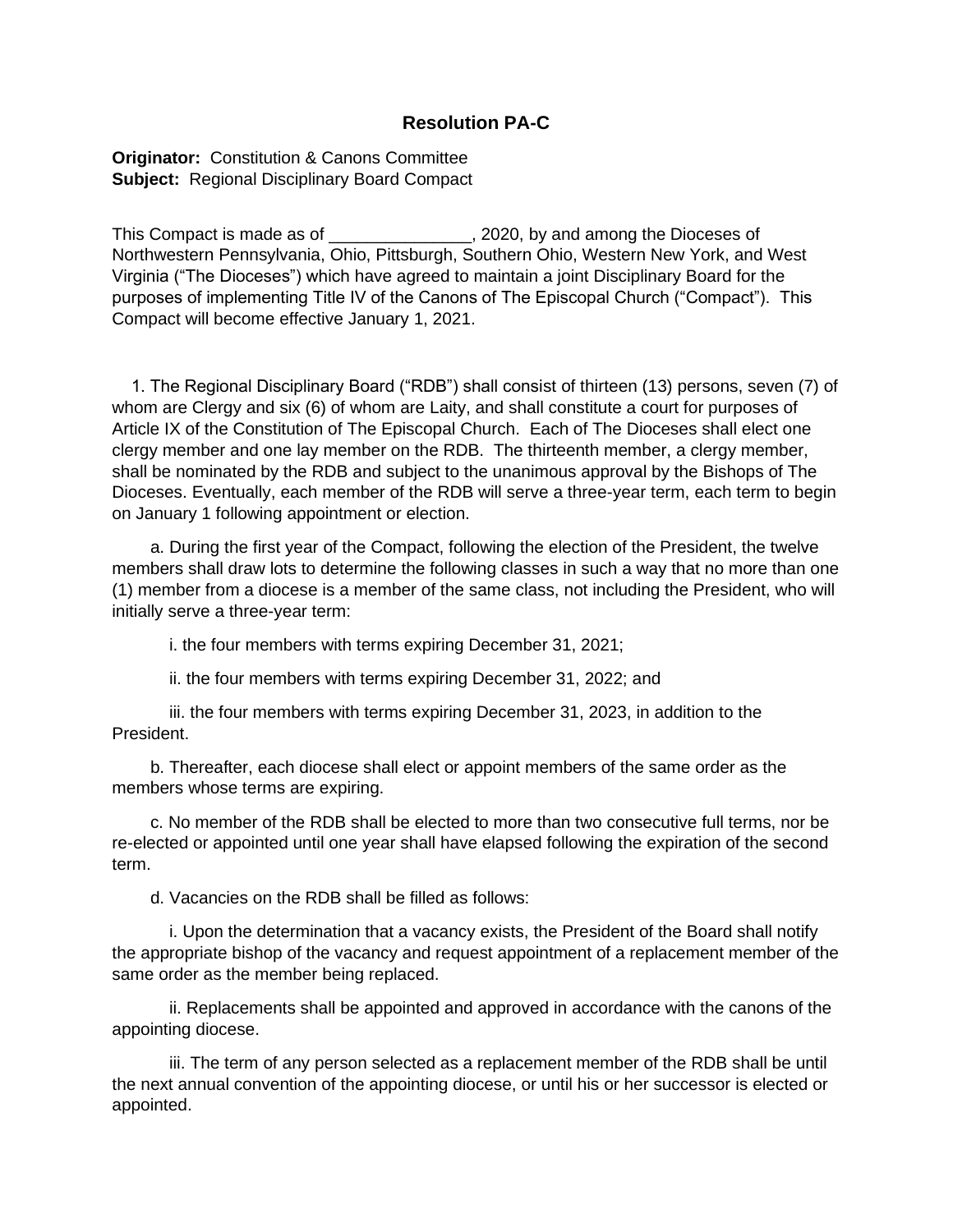2. The initial President (a member of one of the Disciplinary Boards in The Dioceses) shall be chosen pursuant to General Canon IV.5.1. On or before January 31 of the year following the conclusion of the initial three-year term of the President of the RDB, the RDB will convene to elect a President by majority vote to serve for the calendar year or until a successor President is elected. If no President is selected by the RDB after sixty (60) days, the then-current President will serve until a successor is elected by a majority vote of the Bishops of The Dioceses.

#### 3. Other Offices.

 a. Each of The Dioceses will make such provision for Church Attorneys, Intake Officers, Advisors, Investigators, Conciliators, and other persons acting under Title IV as it may choose ("Procedural Participants"), and will notify the other Dioceses and President of the RDB of the names and contact information of the persons designated for those offices.

 b. Each of The Dioceses will also make available the names and terms of engagement of such of the Procedural Participants as may be available to The Dioceses for those services.

 c. Procedural Participants shall serve with respect to matters arising in their diocese in which Procedural Participants have been appointed or elected, except in matters of a Complaint that involves more than one diocese, in which case the affected bishops shall determine which Procedural Participants shall be involved.

#### 4. Conduct of Cases

 a. For any proceeding referred to a Reference Panel, the President will promptly select from the RDB, a Conference Panel and a Hearing Panel, and shall designate a president of each Panel, as appropriate.

 b. For each proceeding, the Reference Panel will consist of the Intake Officer for the diocese of canonical residence of the Respondent, the President of the RDB, and the bishop of that diocese.

 c. In addition to the provisions of Canon IV.19.14 of Title IV, the integrity of the RDB shall be maintained by permitting the Church Attorney or a Respondent to challenge a member of the RDB or Panel appointed for a proceeding on grounds of conflict of interest or undue bias. The remaining members of the RDB shall determine whether a challenge is relevant and factually supported in accordance with Canon IV.19.15 of Title IV.

 5. The RDB shall use reasonable efforts to conduct its business using electronic means, including video conferences. When it is necessary to incur expense for RDB business, members of the RDB shall make every effort to minimize such expense. With the exception of legal fees incurred by the Respondent, expenses incurred by the Procedural Participants for a particular disciplinary matter shall be borne by the diocese exercising jurisdiction. In situations involving more than one diocesan member of the Compact, the bishops of the affected dioceses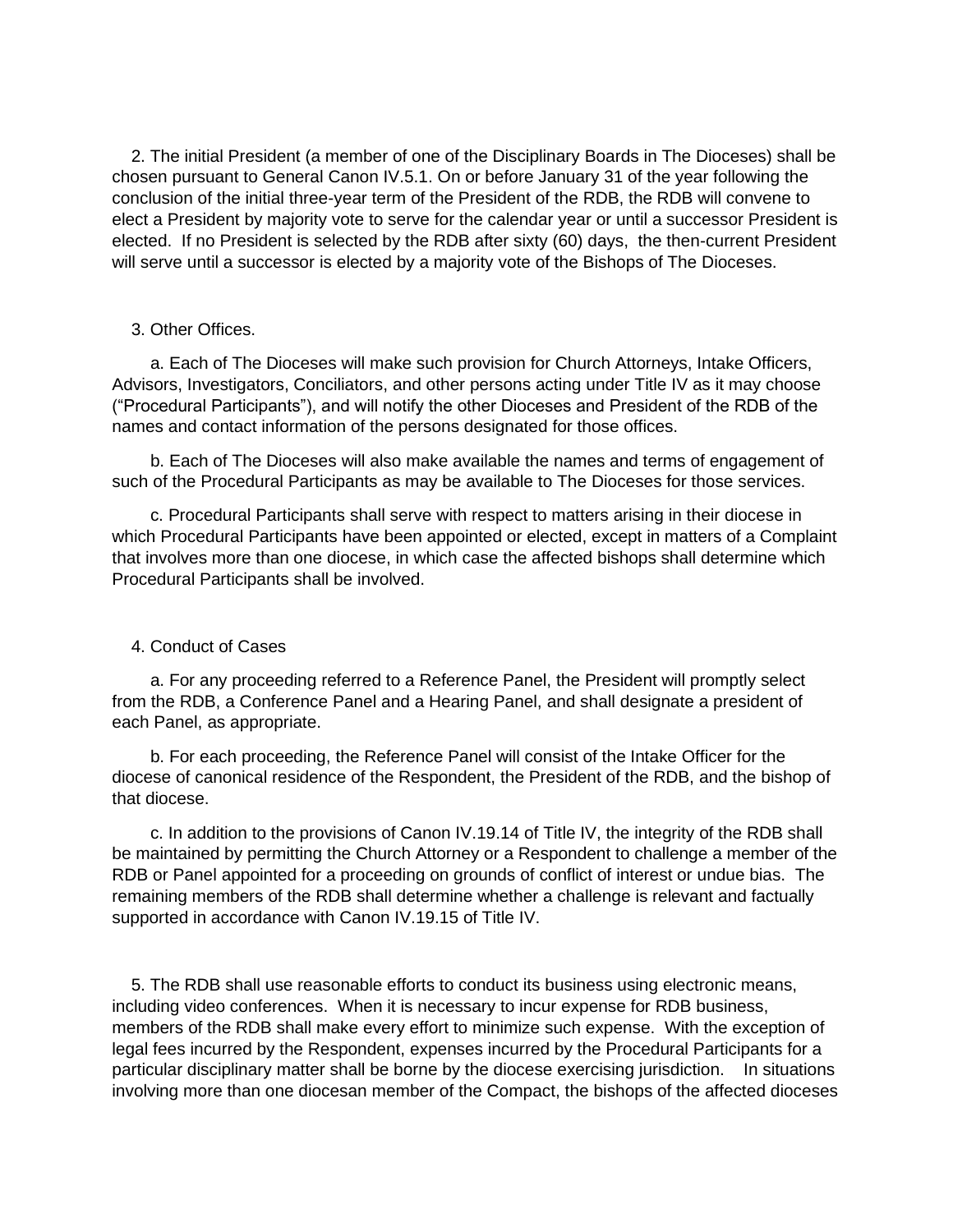shall agree on venue and expense allocation, subject to Canon IV.19.5. Administrative expenses of the RDB shall be shared equally by The Dioceses. In accordance with Canon IV.19.30, all administrative requirements following the conclusion of a matter shall be the responsibility of the diocese exercising jurisdiction.

 6. The Dioceses shall maintain this Compact until one or more of The Dioceses provides written notice of no less than one year to the bishops of all of The Dioceses that it wishes to terminate its participation in the Compact. If any proceeding has been commenced and is still ongoing as of the termination date, this Compact shall remain in effect solely with respect to such proceedings until the final disposition thereof.

 7. Any amendment to this Compact must be in writing and signed by the bishops of each of The Dioceses and be concurred in by the Conventions of each of The Dioceses in the manner prescribed by the canons of the concurring diocese and will be effective not earlier than the first day of the year following the year in which the ratification of the amendment shall have been approved by all of The Dioceses.

 8. In the event that any provision of this Compact is in conflict with or inconsistent in any way with Title IV of the Constitution and Canons of The Episcopal Church, the provisions of Title IV shall prevail.

| Diocese of Northwestern Pennsylvania | Diocese of Ohio                      |  |
|--------------------------------------|--------------------------------------|--|
|                                      |                                      |  |
| The Rt. Rev. Sean Rowe               | The Rt. Rev. Mark Hollingsworth, Jr. |  |
| Diocese of Pittsburgh                | Diocese of Southern Ohio             |  |
|                                      |                                      |  |
| The Rt. Rev. Dorsey W. W. McConnell  | The Rt. Rev. Thomas E. Breidenthal   |  |
| Diocese of Western New York          | Diocese of West Virginia             |  |
|                                      |                                      |  |
| The Rt. Rev. Sean Rowe               | The Rt. Rev. W. Michie Klusmeyer     |  |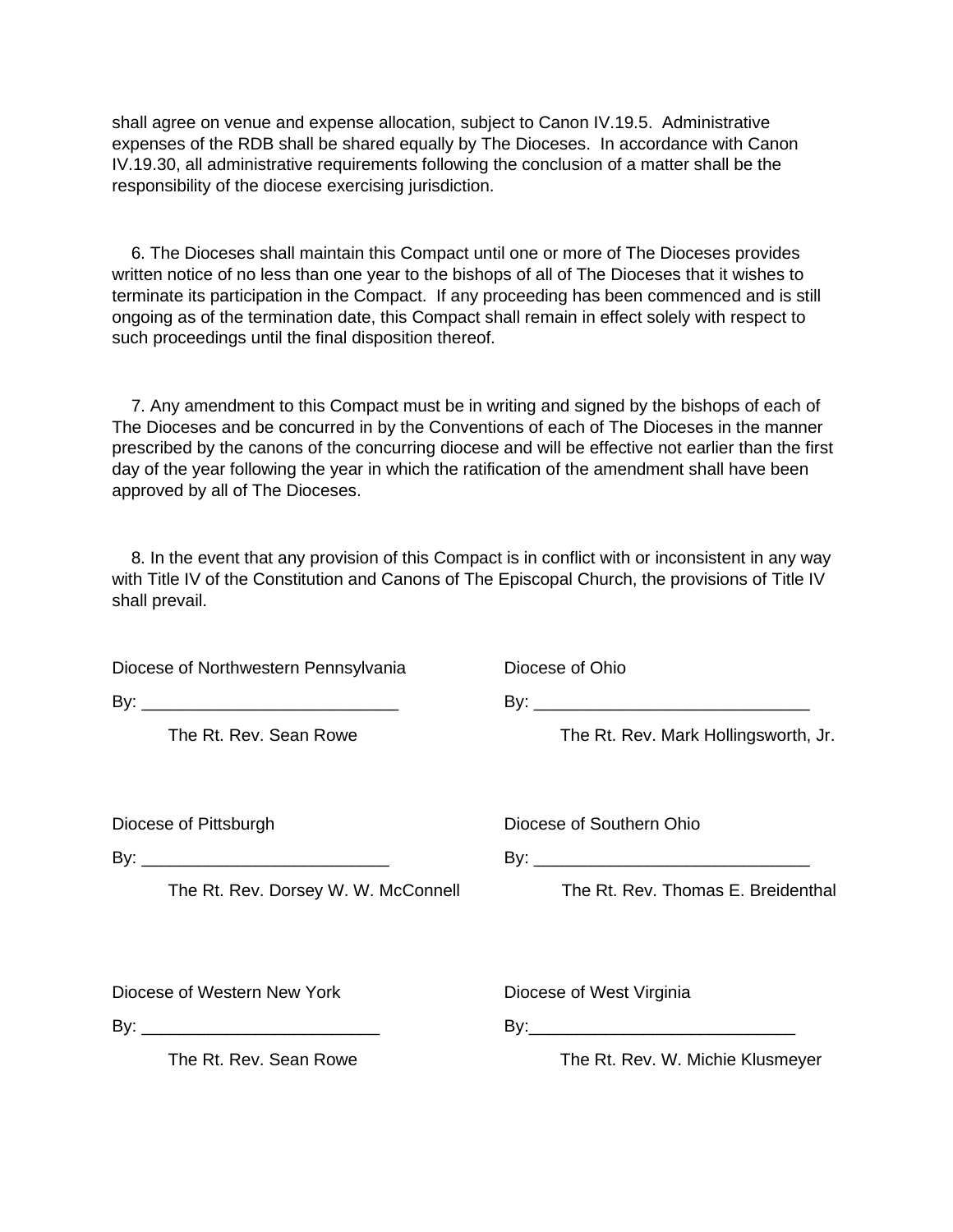### **Rationale.**

This Compact between six dioceses would provide one disciplinary process to serve all six dioceses. The Diocese of Northwestern Pennsylvania does not really have the people resources to do this process in a fair, unbiased, and adequate manner. We would do our best but having the additional resources of the other five dioceses would be a great help. This Compact was developed jointly by the Chancellors of all six dioceses. The Constitution and Canons Committee recommends adoption of this Compact. A simple majority is sufficient to adopt.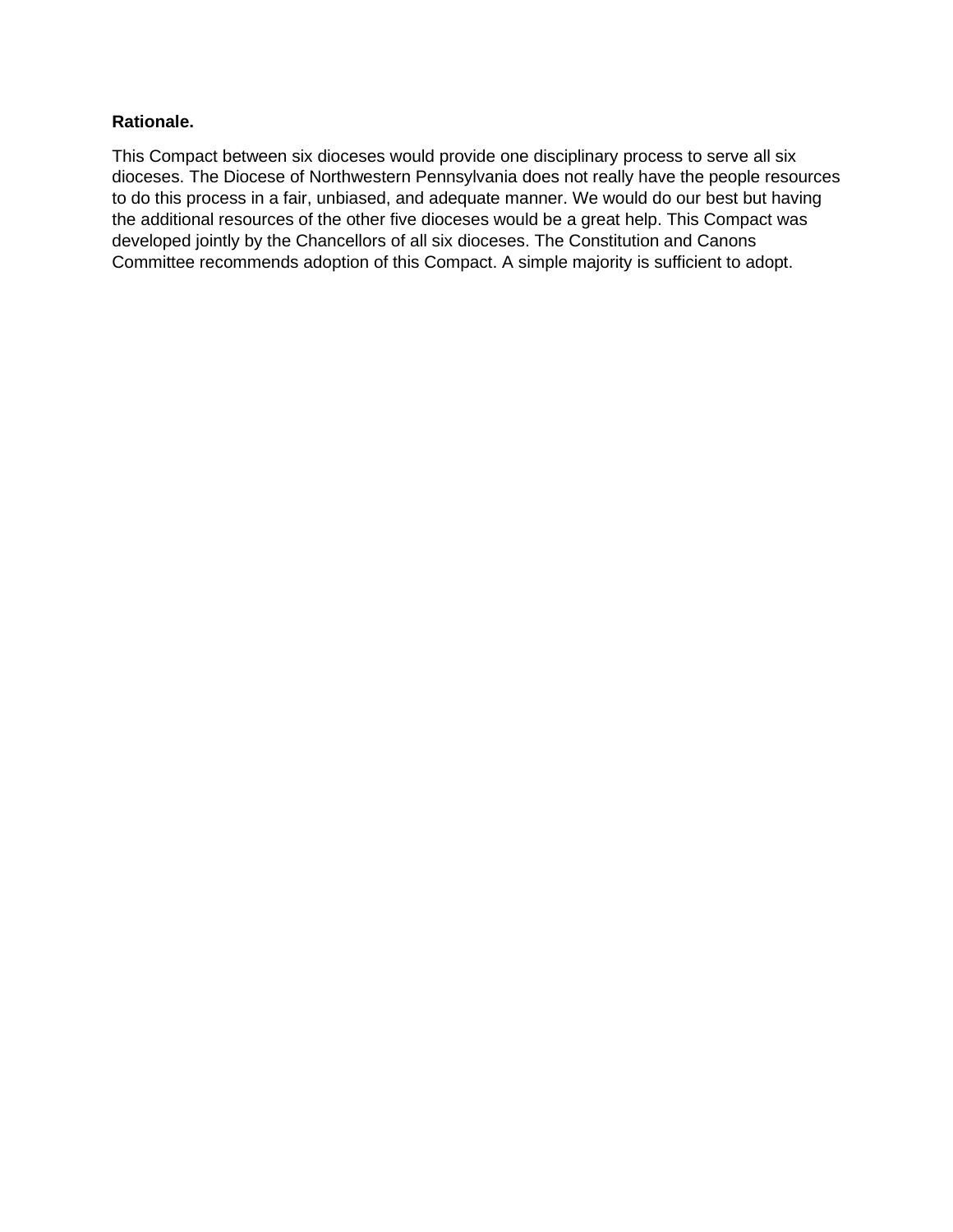# **Resolution PA-D**

**Originator:** Constitution & Canons Committee **Subject:** Adding a Subsection to Title IV, Canon 6, Section A

Resolved, that a subsection ii, be added to Title IV, Canon 6, Section A, as follows: ii. Should this Diocese enter into any written agreement with one or more other dioceses to share Disciplinary Boards, as provided for in the National Canons, then that written agreement will be appended to these canons and, to the extent it varies any of the following provisions of this Canon, it shall have the full force and effect of this canon; but to the extent any of the provisions of this Canon are not varied by the aforesaid agreement, OR should there be no such agreement, then the Disciplinary Board of this Diocese shall be governed by the remainder of this Canon.

### **Rationale.**

Should we enter into any agreement with other dioceses to share disciplinary resources, we would need to change this canon in several places to conform to such agreement. But what if a proposed agreement is adopted by us and canonical changes made but the other diocese(s) do not agree. What would our disciplinary process be then? And what about items not dealt with in any such agreement? This proposal provides that when we enter any such agreement then the terms of that agreement will become part of our canons and any items not dealt with in the agreement will be as in our current canon. Obviously, if an agreement is not entered into or is later dissolved our current canons would be in effect in their entirety. The Constitution & Canons Committee recommends adoption. Since this resolution would amend the Canons a two-thirds vote of the Members of Convention present is required to adopt the amendment.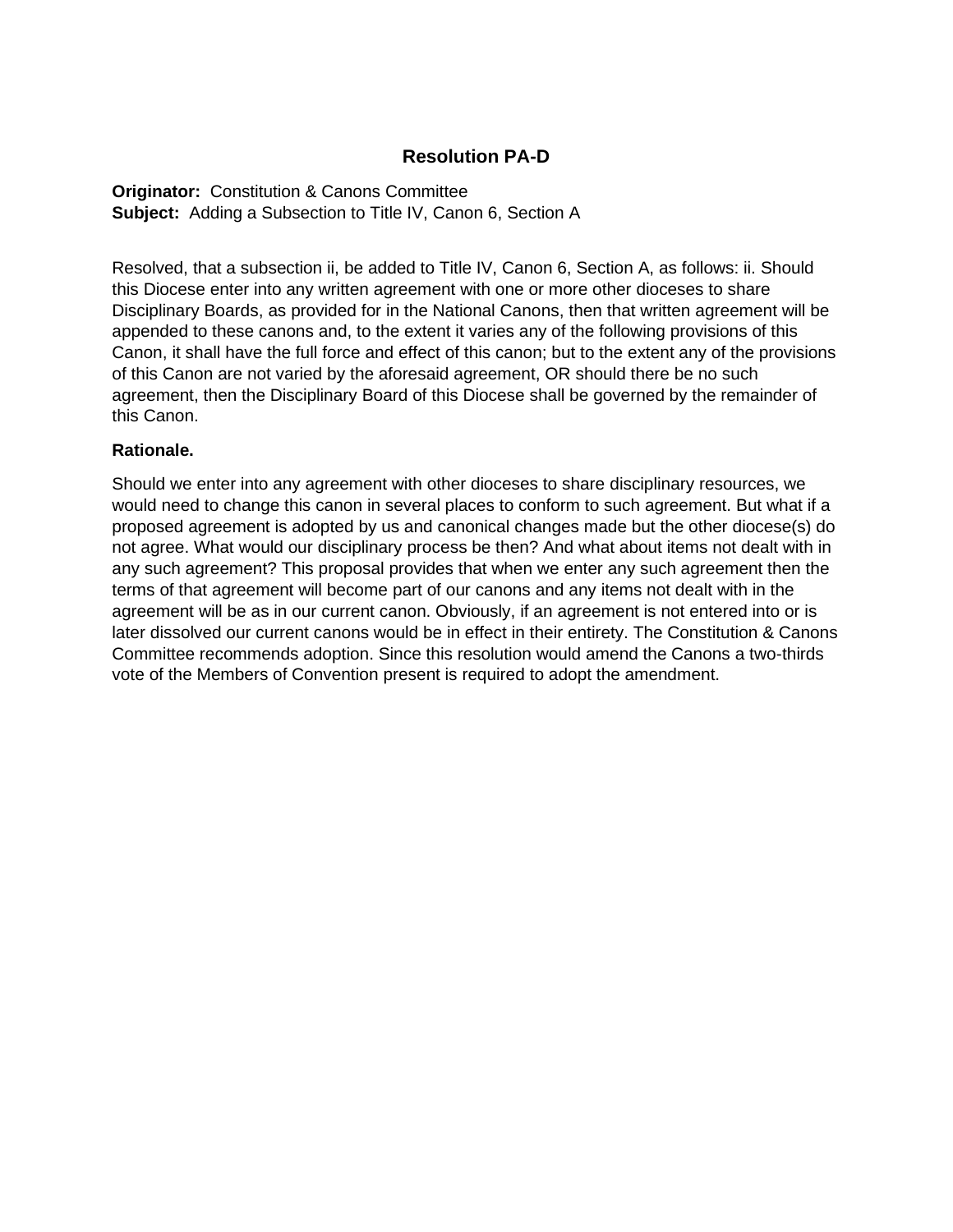## **Resolution PA - E**

**Originator:** Commission to Dismantle Racism and Discrimination **Subject:** Framing the Journey to Beloved Community

**Whereas**, the Episcopal Diocese Commission to Dismantle Racism and Discrimination (CDRD) was established to: (1) promote greater understanding, training and practice to dismantle racism; and (2) further reconciliation and justice both by laity and clergy within the church and community; and

**Whereas**, the CDRD intends to assist congregations in building capacity to implement the practices of telling the truth, proclaiming the dream, practicing the way of love and repairing the breach, which are the practices that will help us fulfill the church's long term commitment to racial healing, reconciliation and justice; therefore be it

**Resolved**, That congregations in the Episcopal Dioceses of Western New York and Northwestern Pennsylvania shall organize by 2022 a series of conversations to promote the spiritual and structural change required for racial justice and reconciliation and be it further

**Resolved,** That congregations be encouraged to structure these conversations using resources that will be provided on the diocesan website in early 2021 by the Mission Strategy Racial Justice Working Group and the adaptive change process and be it further

**Resolved,** that congregations be encouraged to collaborate in holding these conversations and be it further

**Resolved,** that each congregation or collaborative group of congregations designate one (1) or two (2) members as Racial Reconciliation Liaisons to work with the CDRD; and be it further

**Resolved**, That each congregation or collaborative group of congregations under the leadership of its Racial Reconciliation Liaisons organize this work and report any findings/recommendations to CDRD not later than thirty (30) days prior to the 2022 Diocesan Convention.

#### **Rationale.**

In light of the numerous inexcusable deaths of unarmed Black men and women and the realities of white supremacy, the Episcopal Church is charged with undertaking the difficult work of racial reconciliation through teaching, engagement and action.

A number of tools for facilitating these congregations exist. The Mission Strategy Racial Justice Working Group is compiling a set of these resources for distribution in early 2021, and the CDRD is prepared to help congregations use Adaptive Action, a process developed by system thinkers to identify successful patterns for advancing systemic change. Adaptive action has proven helpful when the challenge seems overwhelming, and may be helpful in promoting change in our church's behavior, practices and structures.

This resolution is an effort to get all congregations within the Diocese of Northwestern Pennsylvania and Western New York involved in responding to racial injustice with the intent to grow a Beloved Community of healers, justice makers and reconcilers.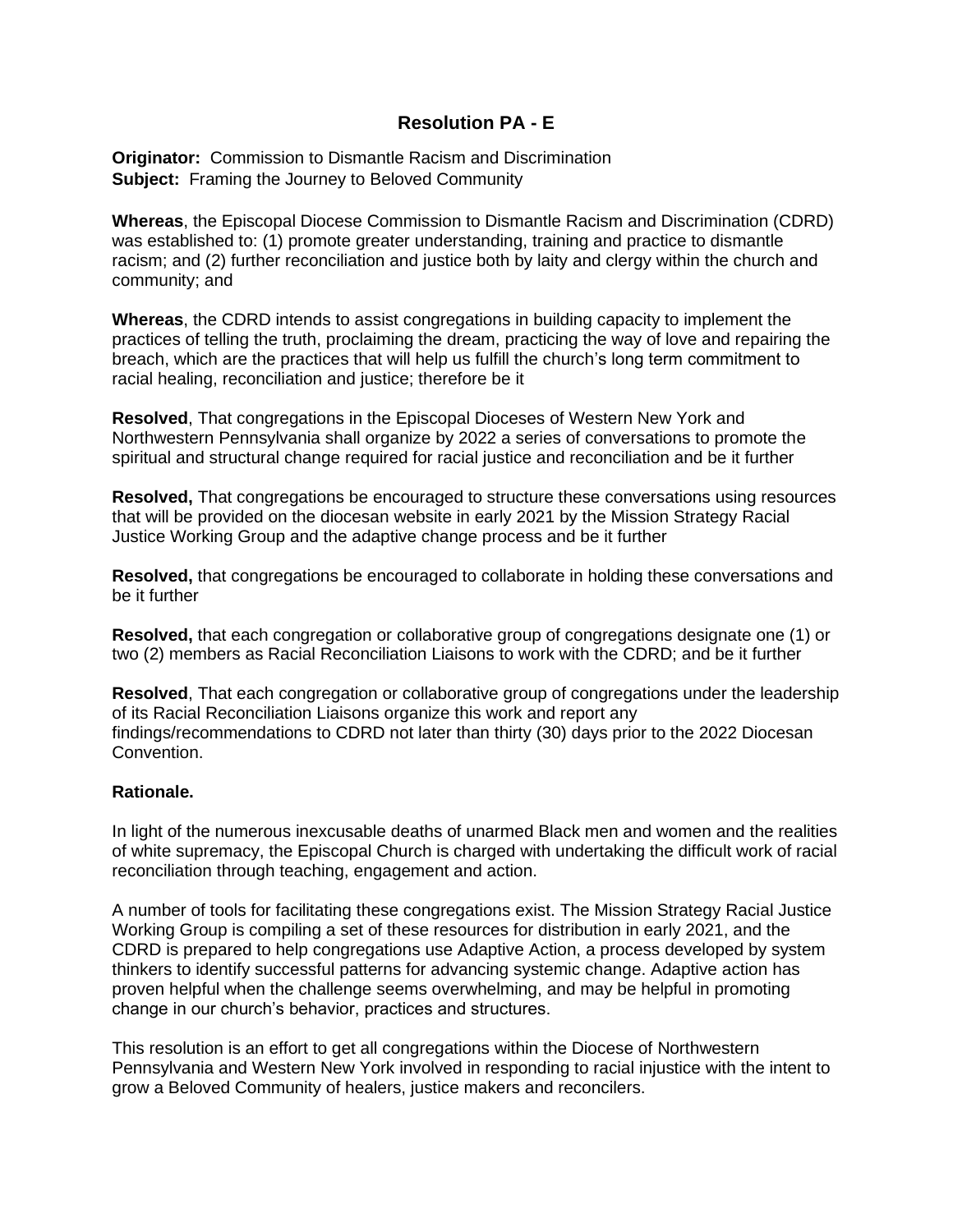**Originator:** Bishop James Theodore Holly Chapter of the Union of Black Episcopalians **Subject:** The Visibility of the Union of Black Episcopalians

**Be it Resolved,** that starting in 2021, members of the James Theodore Holly Chapter of the Union of Black Episcopalians (Bishop Holly Chapter) will have a permanent seat and voice at the Annual Joint Convention of the Episcopal Dioceses of Northwestern Pennsylvania and Western New York (Episcopal Partnership; and be it further

**Resolved,** that the Bishop Holly Chapter will work collaboratively with the Commission to Dismantle Racism and Discrimination to bring visibility to the struggles of black Episcopalians both within the Episcopal Church and in America – joining with the Commission in its effort to recruit Northwestern Pennsylvania congregations into the work of social justice; and be it further

**Resolved**, that the Bishop Holly Chapter will work with the Episcopal Partnership to highlight the history, mission and activism of the Union of Black Episcopalians; and be it further

**Resolved**, that the Bishop Holly Chapter will be considered as representative of Black Episcopalians in both Western New York and Northwestern Pennsylvania. To that end, the leadership of the Bishop Holly Chapter will network and collaborate with organizations serving the needs of Black, Indigenous and other people of color communities in Northwestern Pennsylvania to provide workshops and other events; and be it further

**Resolved**, that the Episcopal Partnership as well as individual congregations support the outreach work being done and being planned in communities of color through increased infrastructure, funding, meeting space and pastoral presence; and be it further

**Resolved**, that the Episcopal Partnership as well as individual congregations utilize the Bishop Holly Chapter as a resource for the recruitment, hiring, mentoring and retention of talented and diverse lay leaders and clergy and that the Bishop Holly Chapter will actively engage the Episcopal Partnership in its efforts to recruit new Episcopalians of Color in the region; and be it further

**Resolved**, that the Episcopal Partnership as well as individual congregations support Historically Black Colleges and Universities (HBCU's), especially Voorhees College and St. Augustine's University, the two remaining Historically Black Episcopal Institutions of Higher Education, and support and mentor young African Americans who are called into leadership as deacons and clergy; and be it further

**Resolved,** that the Episcopal Partnership put resources behind attracting more diverse clergy to the region.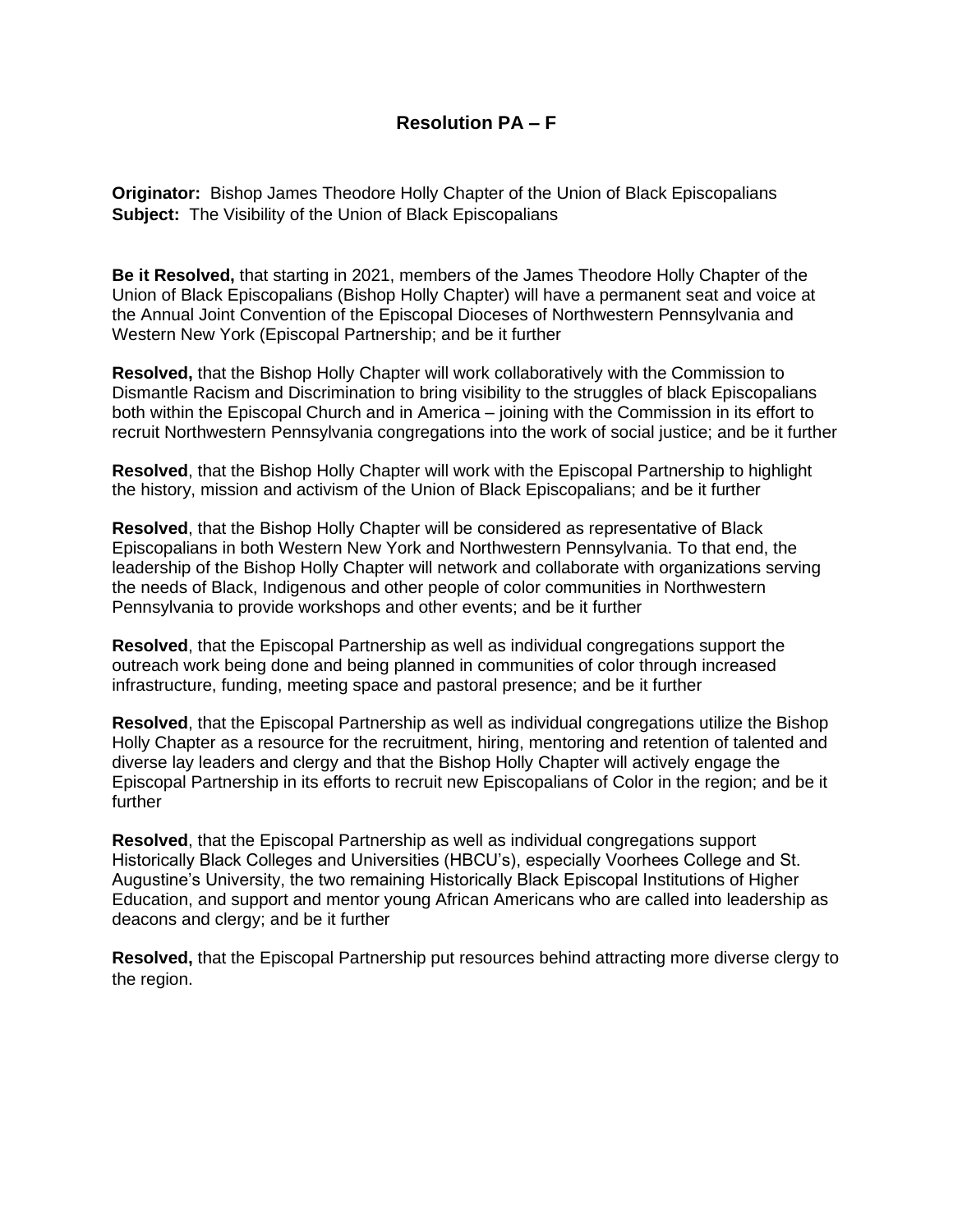### **Rationale.**

The Union of Black Episcopalians, founded in 1968 when seventeen Black priests met at St. Philip's Church in Buffalo, NY, continues a more than 200 year tradition of Black Leadership in the Episcopal Church with its mission of "uniting the diverse concerns and gifts of Black Episcopalians." As active participants in the Episcopal Partnership members of the Bishop Holly Chapter, should have a voice and a seat at the decision making table. In order to enhance the Episcopal Partnership's demonstrated and ongoing commitment to ending racial injustice and facilitating the 'Beloved Community,' the Bishop Holly Chapter seeks increased visibility and respect.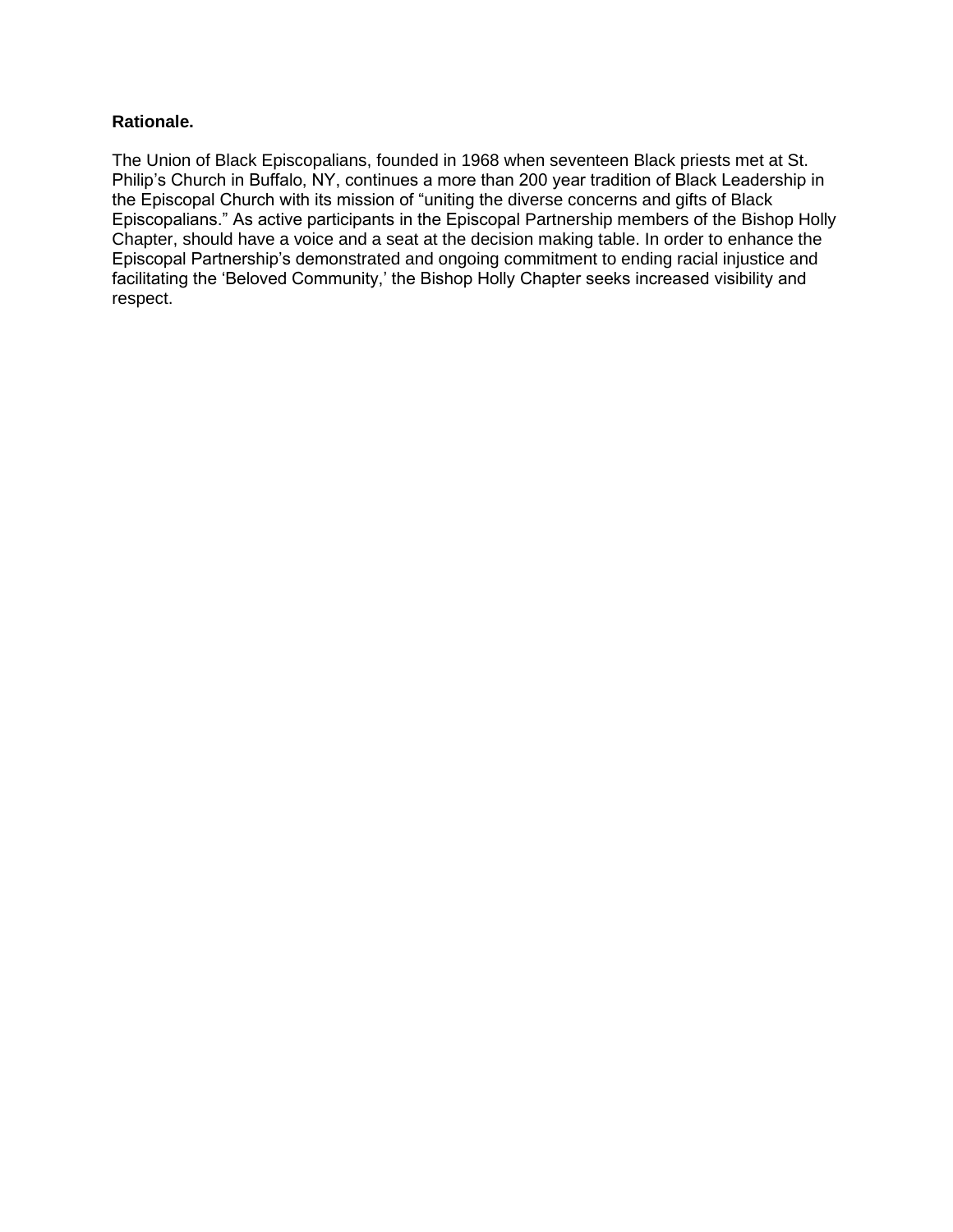## **Resolution PA - G**

**Originator:** Mission Strategy Advisory Group Race Justice Team/ the Episcopal Diocese of Western New York Commission to Dismantle Racism and Discrimination **Subject:** Forming a Joint Commission to Dismantle Racism and Discrimination

**Whereas**, the Episcopal Dioceses of Northwestern Pennsylvania and Western New York voted by an overwhelming margin to begin an experiment for the sake of the gospel by entering into a Partnership focused on creating new opportunities for mission; and

**Whereas**; we understand mission to include the ministry of reconciliation, which is spiritual practice of seeking loving, liberating and life-giving relationship with God and one another, and striving to heal and transform injustice and brokenness in ourselves, our communities, institutions and society; and

**Whereas**; the Diocese of Western New York's Commission to Dismantle Racism and Discrimination has been ably engaged in this work in their diocese and welcomes extending their ministry and membership to include the Diocese of Northwestern Pennsylvania; be it

**Resolved,** that the current Diocese of Western New York Commission to Dismantle Racism and Discrimination become the Joint Commission to Dismantle Racism and Discrimination of the Dioceses of Western New York and Northwestern Pennsylvania; and be it further

**Resolved**, that the Bishop appoint members of both the Dioceses of Western New York and Northwestern Pennsylvania to the expanded Commission to Dismantle Racism and Discrimination; and be it further

**Resolved**, that the Conventions of the Dioceses of Western New York and Northwestern Pennsylvania commit to supporting the Commission's mission and goals "to promote greater understanding, training and practice of dismantling racism and furthering reconciliation and justice, both by laity and clergy within the Church."

#### **Rationale.**

An expanded Commission is essential to promoting the Episcopal Church's long term commitment to racial healing, reconciliation and justice. The organizational structure of the Joint Commission to Dismantle Racism and Discrimination of the Dioceses of Western New York and Northwestern Pennsylvania will be determined with the input of both Commissions at a later time.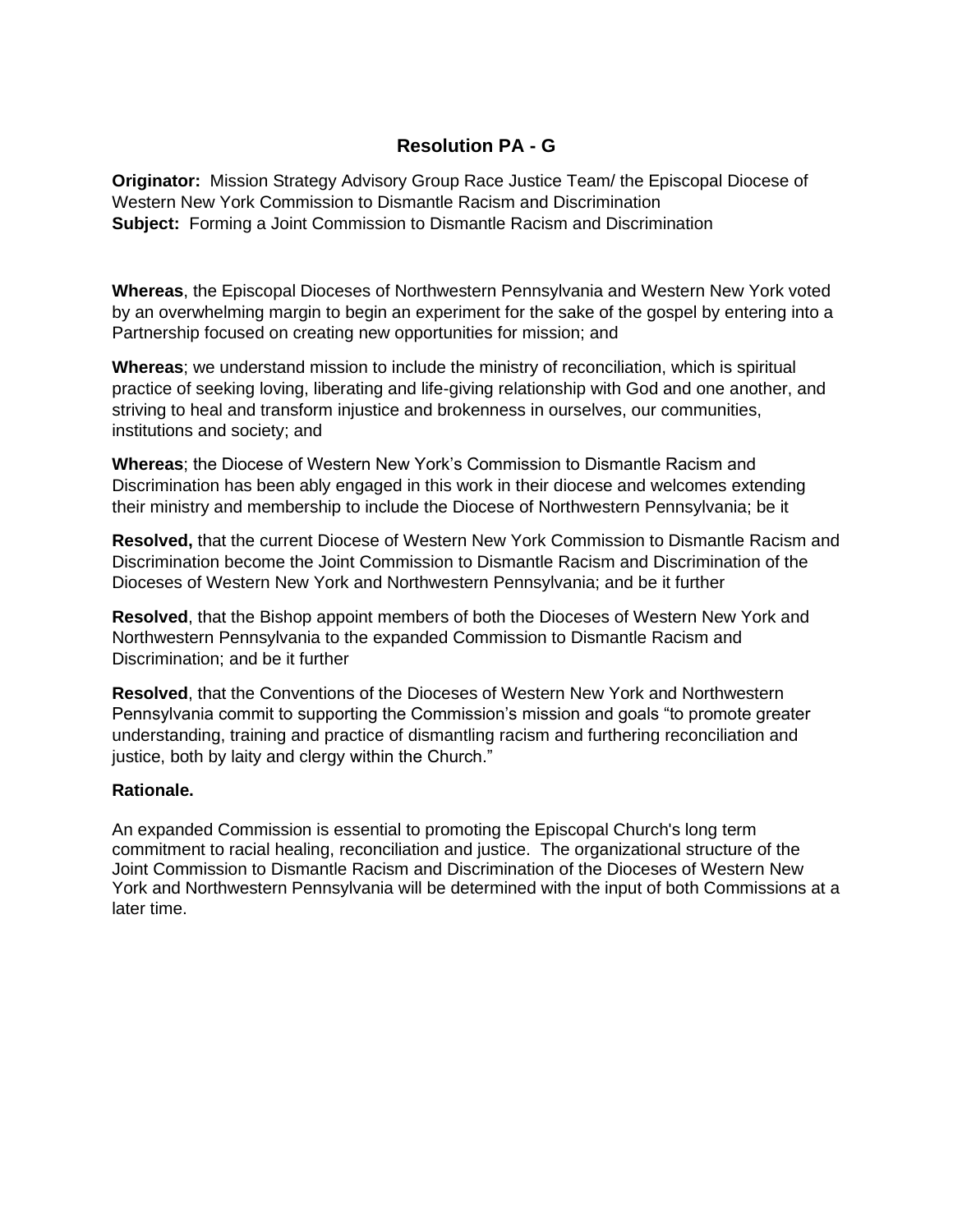# **Resolution PA – H**

**Originator:** Diocesan Council **Parish/Mission:** N/A **Subject:** 2021 Minimum Stipend and Allowances for Parochial Clergy

**Be it resolved,** that pursuant to Canon X, each member of the clergy serving in the Diocese in a full time pastoral ministry or other stipendiary ministry as approved by the Bishop, shall receive a minimum annual cash stipend according to the following scale:

Years of Ordained Service as of January 1, 2021:

| Less than two (2) years     | \$38,921 |
|-----------------------------|----------|
| Two to four (2 to 4) years  | \$43,428 |
| Four to Six (4 to 6) years  | \$48,717 |
| Six to Eight (6 to 8) years | \$51,901 |
| Eight (8) years or more     | \$55,082 |

The above figures represent an **estimated** one percent (1.0%) increase over the 2020 figures.

**Resolved,** that each cure shall provide for its clergy, whether full time or part time, a paid vacation of four weeks (including Sundays) each year; and be it further

**Resolved,** that when a federal holiday falls on the regular day off of a cleric or on a major Feast Day, that the clergyperson be encouraged to take another day that week as the day off. The federal holidays are: New Year's Day; Martin Luther King, Jr. Day; President's Day; Memorial Day; Independence Day; Labor Day; Columbus Day; Veterans' Day; Thanksgiving Day; and Christmas Day; and be it further

**Resolved,** that clergy shall also receive an amount equal to at least one-half of their selfemployment tax, fully paid premium for the Church Pension Fund, life insurance of \$25,000, and group health insurance coverage for the clergyperson and family; and be it further

**Resolved,** that each cure shall provide for its resident full-time clergy a reimbursement allowance for ordinary and necessary business and professional expense incurred on behalf of the cure; further that a reimbursement allowance worksheet is used by congregations, in establishing a fair value amount for these expenses. Ordinary and necessary expenses shall include, but not be limited to: the use of personal automobile, overnight travel including lodging and meals, books and subscriptions, vestments, and professional dues. Clergy will be reimbursed monthly for the professional use of their automobiles at the current IRS rate plus tolls and parking based upon monthly written record submitted to the treasurer of the congregation by the clergy. Reimbursement for the other expenses shall be pre-approved by the Vestry/Bishop's Committee and paid upon receipts submitted to the treasurer of the congregation; and be it further